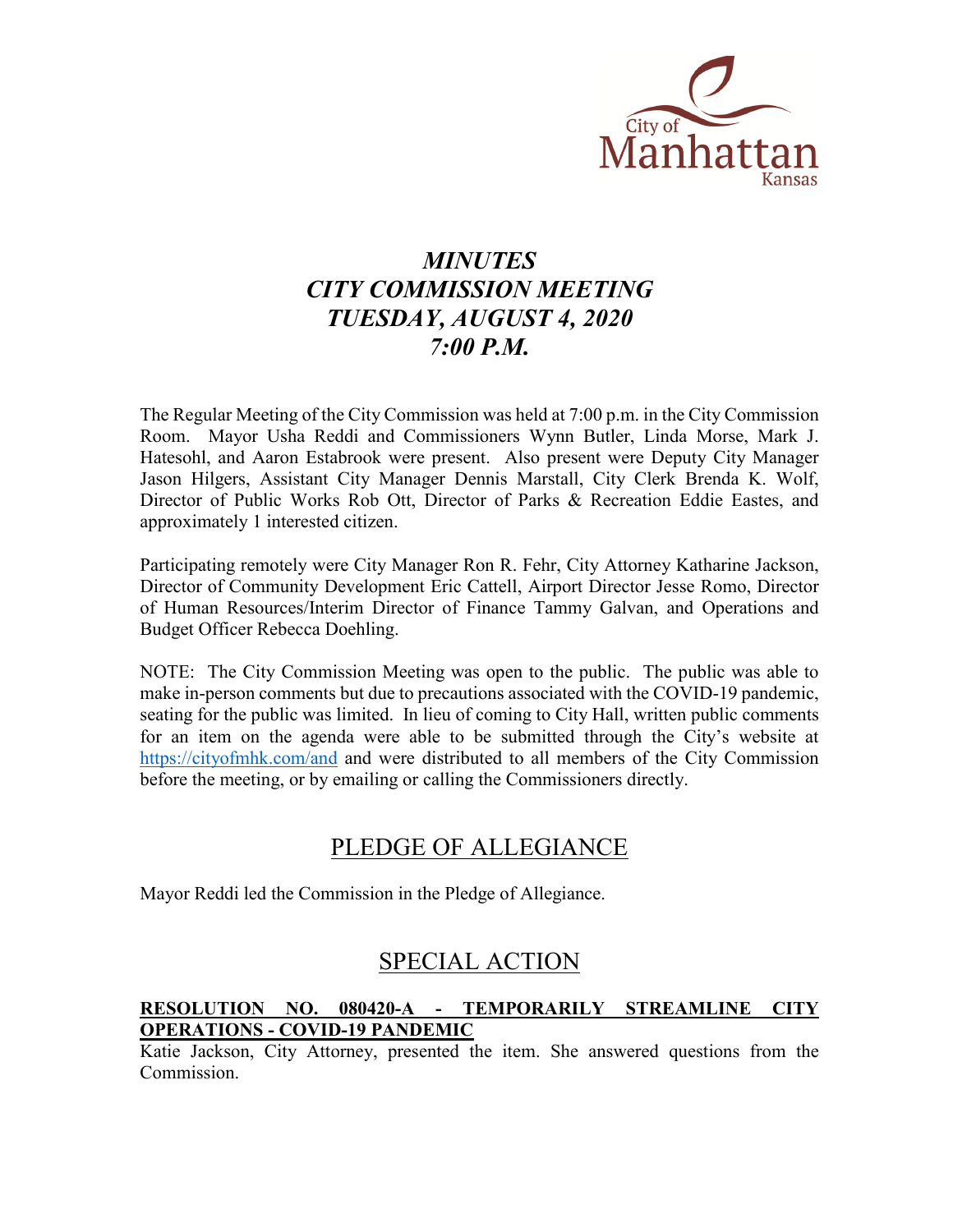## SPECIAL ACTION *(CONTINUED)*

### **RESOLUTION NO. 080420-A - TEMPORARILY STREAMLINE CITY OPERATIONS - COVID-19 PANDEMIC** *(CONTINUED)*

Ron Fehr, City Manager, and Brenda Wolf, City Clerk, provided input regarding handling of ordinances.

Mayor Reddi opened the public comments.

Hearing no comments, Mayor Reddi closed the public comments.

After discussion, Commissioner Butler moved to approve Resolution No. 080420-A which temporarily changes some aspects of how the City operates its affairs during the pandemic and include that one reading is permitted for an ordinance when any one City Commissioner asks for two readings at least one business day prior to the first reading. Commissioner Estabrook seconded the motion. On a roll call vote, motion carried 4-1 with Commissioner Hatesohl voting against.

## PUBLIC COMMENTS

Mayor Reddi opened the public comments and highlighted the process.

Hearing no comments, Mayor Reddi closed the public comments. No written public comments were submitted.

## COMMISSIONER COMMENTS

Mayor Reddi stated there were many events going on in the community and that Kansas State University students were moving in and welcomed them back. She reminded the public that we are in a pandemic and that facemasks were required in the city. She encouraged the public to complete the Census.

Dennis Marstall, Assistant City Manager, provided information on what K-State is doing to welcome students back to the community and on the MHK Safe and Open Campaign.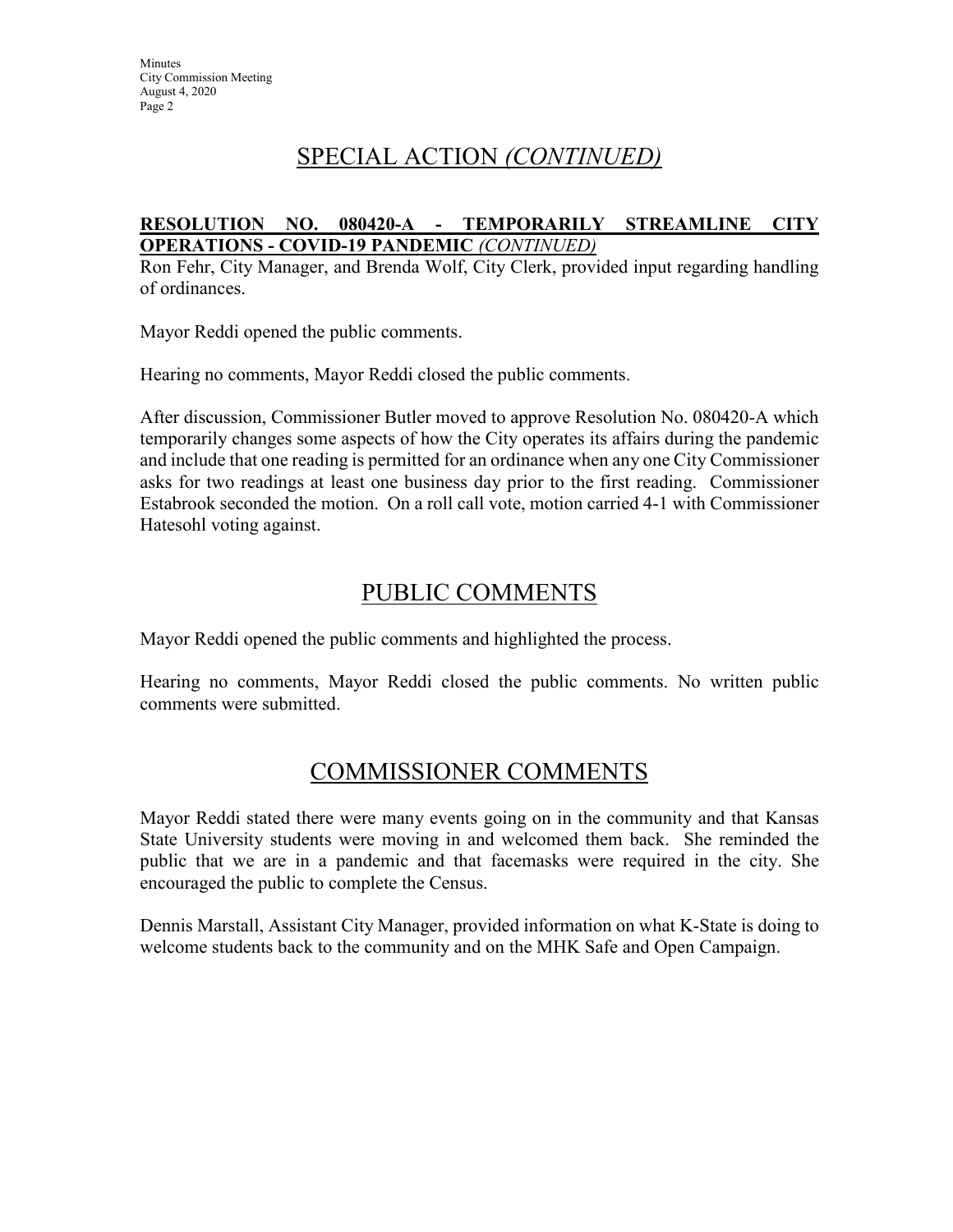**Minutes** City Commission Meeting August 4, 2020 Page 3

## CONSENT AGENDA

(\* denotes those items discussed)

## **MINUTES**

The Commission approved the minutes of the Regular City Commission Meeting held Tuesday, July 21, 2020.

### **CLAIMS REGISTER NO. 2949**

The Commission approved Claims Register No. 2949 authorizing and approving the payment of claims from July 15, 2020 - July 28, 2020, in the amount of \$5,699,408.93.

## **LICENSES**

The Commission approved a Merchant Guard Agency License for calendar year 2020 for Bradley Technologies Incorporated, 1700 Rockville Pike, Suite 200, Rockville, Maryland, and an annual Cereal Malt Beverages On-Premises License for Widgets Family Fun, 8232 South Port Drive.

### **RESOLUTION NO. 080420-B – SET BOND SALE DATE – GENERAL OBLIGATION REFUNDING BONDS (SERIES 2020-B)**

The Commission approved Resolution No. 080420-B setting August 18, 2020, as the date to sell \$1,930,000.00 in general obligation refunding bonds (Series 2020- B).

### **RESOLUTION NO. 080420-C - SET PUBLIC HEARING DATE - 1200 BLOCK ALLEY, BETWEEN VATTIER STREET AND KEARNEY STREET (ST2005, SW2004)**

The Commission approved Resolution No. 080420-C setting September 1, 2020, as the date of a public hearing on the advisability of the alley improvement project for the 1200 block alley, between Vattier Street and Kearney Street (ST2005, SW2004) and creating a benefit district to fund it.

### **AWARD CONTRACT - ROSENCUTTER REINFORCED CONCRETE BOX (SM1808)**

The Commission found that Bayer Construction Company, Inc., of Manhattan, Kansas, is the lowest and best responsible bidder, based on staff recommendation; accepted the Engineer's Opinion of Probable Cost in the amount of \$309,425.50; and awarded and authorized the Mayor and City Clerk to execute a construction contract, in the amount of \$367,720.50, with Bayer Construction Company, Inc., of Manhattan, Kansas, for the Rosencutter Reinforced Concrete Box (SM1808).

## **ORDINANCE NO. 7490 - FINANCE - ROSENCUTTER REINFORCED CONCRETE BOX (SM1808)**

The Commission approved Ordinance No. 7490 authorizing construction and financing for the Rosencutter Reinforced Concrete Box (SM1808) project.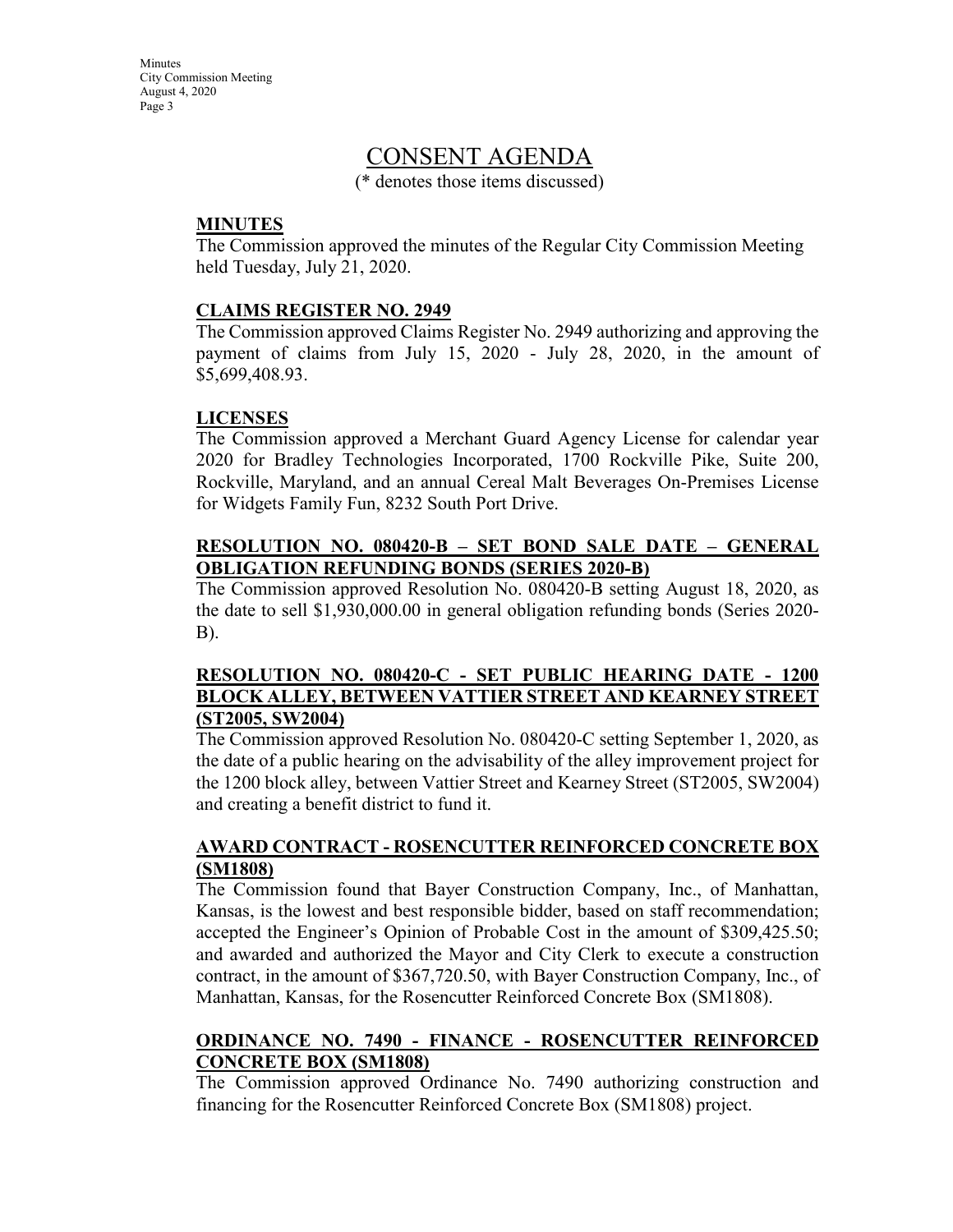## CONSENT AGENDA (*CONTINUED*)

## **AWARD CONTRACT - WESTWOOD ROAD STORM SEWER IMPROVEMENTS (SW1910, SS2009)**

The Commission found that  $J \& K$  Contracting, L.C., of Junction City, Kansas, is the lowest and best responsible bidder, based on staff recommendation; accepted the Engineer's Opinion of Probable Cost in the total amount of \$661,706.28 *(Part A in the amount of \$566,714.50, Part B in the amount of \$17,675.00 and Part C in the amount of \$77,316.78)*; and awarded and authorized the Mayor and City Clerk to execute a construction contract in the total amount of \$636,182.00 *(Part A in the amount of \$539,178.30, Part B in the amount of \$15,032.00 and Part C in the amount of \$81,701.70)* to J & K Contracting, L.C., for the Westwood Road Storm Sewer Improvements (SW1910, SS2009).

#### **ORDINANCE NO. 7491 - FINANCE - WESTWOOD ROAD STORM SEWER IMPROVEMENTS (SW1910, SS2009)**

The Commission approved Ordinance No. 7491 authorizing construction and financing for the Westwood Road Storm Sewer Improvements (SW1910, SS2009) project.

### **AWARD CONTRACT – BULK SALT (SP2008)**

The Commission authorized the Mayor and City Clerk to execute a contract for the first delivery of the 2020-2021 Bulk Road Salt Purchase (SP2008) by the City, with Independent Salt Company, of Kanopolis, Kansas, in the amount of \$42,260.00; and authorized the Mayor and City Clerk to execute any documents for such future deliveries after December 1, 2020, as needed for both the City and Fort Riley, at the alternate price of \$46.26 per ton, without bringing the item back to the City Commission.

#### **BOARD APPOINTMENTS**

The Commission approved the following appointments by Mayor Reddi to various boards and committees of the City.

#### *Airport Advisory Board*

Appointment of Jim Jacobs, 1004 Kingsbury Drive, Junction City, to a threeyear Junction City recommended term, which begins immediately, and will expire on June 26, 2023.

#### *Food and Farm Council*

Re-appointment of David Procter, 3108 Sams Trail Drive, to a three-year Kansas State University term, which will begin September 1, 2020, and will expire on August 31, 2023.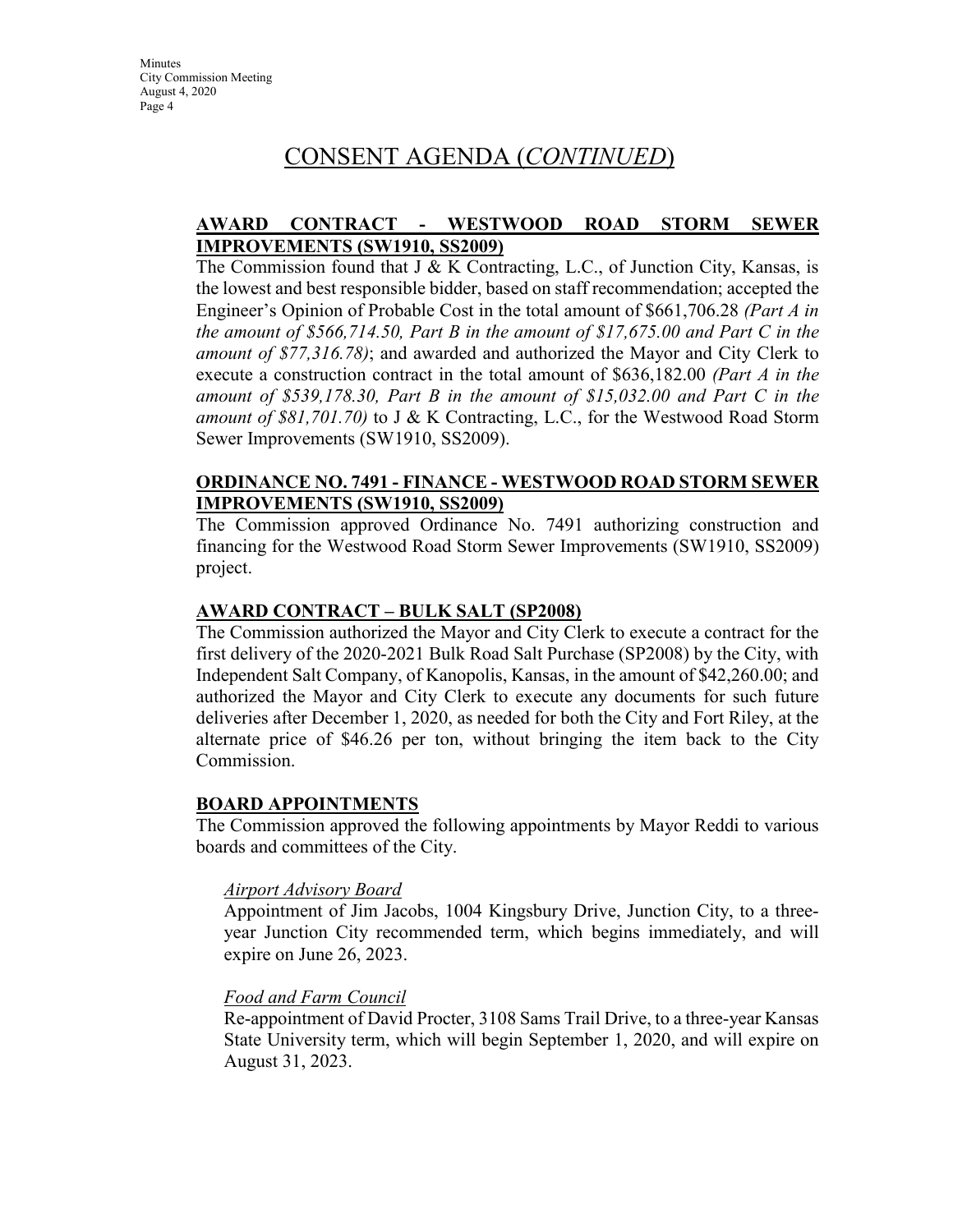## CONSENT AGENDA (*CONTINUED*)

## **BOARD APPOINTMENTS** *(CONTINUED)*

*Food and Farm Council*

Re-appointment of Stephanie Smith, 704 Walnut Street, to a three-year USD 383 term, which will begin September 1, 2020, and will expire on August 31, 2023.

Mayor Reddi opened the public comments.

Hearing no comments, Mayor Reddi closed the public comments. No written public comments were submitted for any Consent agenda item.

Commissioner Hatesohl moved to approve the consent agenda. Commissioner Butler seconded the motion. On a roll call vote, motion carried 5-0.

## PUBLIC HEARING

## **PUBLIC HEARING - 2021 CITY BUDGET, AMENDED 2020 BUDGET, AND 2021- 2025 CAPITAL IMPROVEMENT PROGRAM**

Jason Hilgers, Deputy City Manager, presented the item. He then answered questions from the Commission.

Mayor Reddi opened the public hearing.

Hearing no comments, Mayor Reddi closed the public hearing. The Commission received one public comment through the City's website. *(See Attachment No. 1)*

## **FIRST READING - 2021 CITY BUDGET, AMENDED 2020 BUDGET, AND 2021- 2025 CAPITAL IMPROVEMENT PROGRAM**

After discussion, Commissioner Butler moved to approve first reading of an ordinance adopting the 2021 City Budget and an ordinance amending the 2020 budget for the Special Street and Highway Fund. Commissioner Morse seconded the motion. On a roll call vote, motion carried 5-0.

## **PUBLIC HEARING - BLUEVILLE ADDITION, UNIT 2, TRANSPORTATION DEVELOPMENT DISTRICT**

Rob Ott, Director of Public Works, presented the item. He then answered questions from the Commission.

Mayor Reddi opened the public hearing.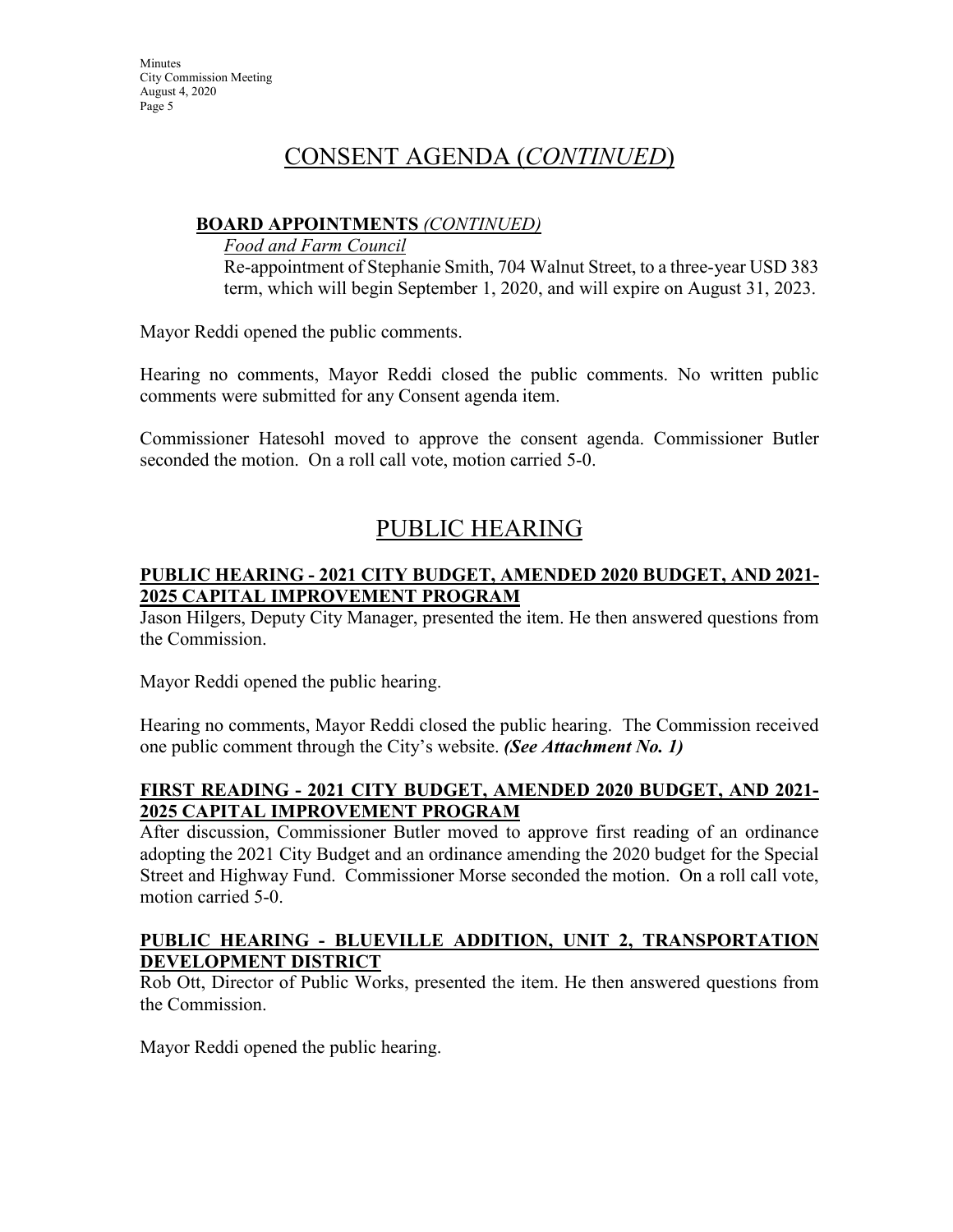## PUBLIC HEARING *(CONTINUED)*

## **PUBLIC HEARING - BLUEVILLE ADDITION, UNIT 2, TRANSPORTATION DEVELOPMENT DISTRICT** *(CONTINUED)*

Hearing no comments, Mayor Reddi closed the public hearing. No written public comments were submitted for this item.

#### **ORDINANCE NO. 7492 - BLUEVILLE ADDITION, UNIT 2, TRANSPORTATION DEVELOPMENT DISTRICT**

After discussion, Commissioner Hatesohl moved to approve Ordinance No. 7492 establishing the Blueville Addition, Unit 2, Transportation Development District. Commissioner Butler seconded the motion. On a roll call vote, motion carried 5-0.

## GENERAL AGENDA

## **DISCUSSION: 2023 SALES TAX – BALLOT QUESTION AND POLICY RESOLUTION**

Jason Hilgers, Deputy City Manager, presented the item. He then answered questions from the Commission.

The Commission provided direction to achieve the sales tax's purposes by using approximately 70% of the revenue for debt and public infrastructure; approximately 20% for jobs creation, recruitment or retention; and approximately 10% for workforce housing.

Mayor Reddi opened the public comments.

Dee McKee, Pottawatomie County Commissioner, stated that the new USD 383 school is being built in Pottawatomie County and asked the City Commission to consider appropriating a share of the proposed City sales tax to do an advanced preliminary engineering study to create a route and secure right-of-way for a second safe and secure entry onto the Junietta Road bridge. She then answered questions from the Commission.

Hearing no other comments, Mayor Reddi closed the public comments. No written public comments were submitted for this item.

As this was a discussion item, the Commission took no formal action.

#### **ADJOURNMENT**

At 9:09 p.m., the Commission adjourned.

 $J\mathcal{D}$ lende  $\kappa$ . Wag

Brenda K. Wolf, CMC, City Clerk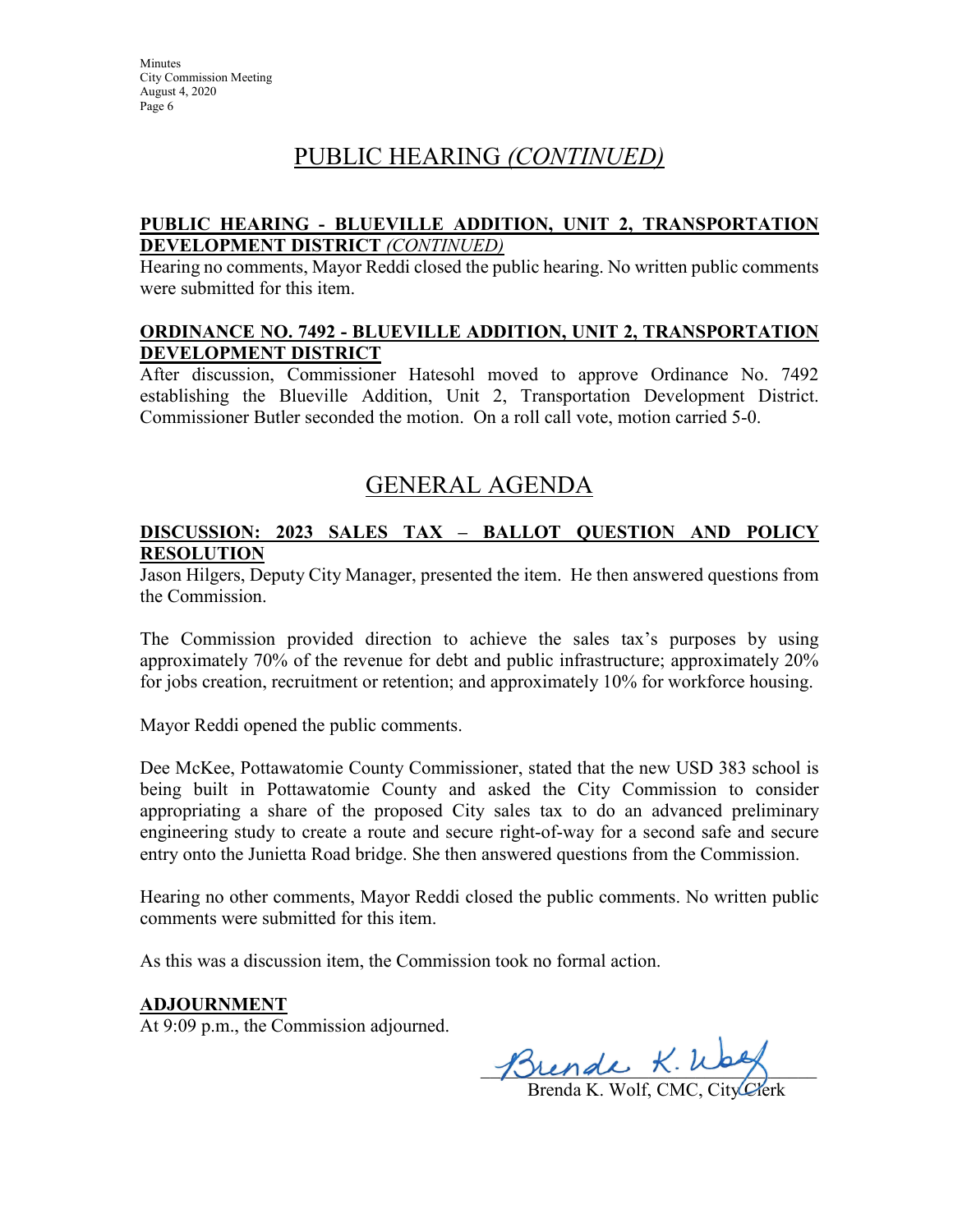## **Public Hearing Public Comment (for items on the Public Hearing Agenda): August 4, 2020 City Commission Meeting Public Comment Form - Submission #11632**

## **Date Submitted: 8/3/2020**

## **City Commission Legislative Meeting August 4, 2020 at 7:00 PM**

Due to precautions associated with the COVID-19 pandemic, seating for the public is limited to only 29. If you would like to provide written comment for an item on the agenda in lieu of coming to City Hall, public comment may be submitted to the City Commission through this form. Public comments must be submitted by 5:00 pm on Tuesday, August 4, 2020, in order to be communicated to the Commission prior to the meeting for their consideration.

Please fill out the following information in order to provide public comment to the governing body related to items on the public hearing agenda for the August 4, 2020, City Commission Legislative Meeting.

The City Commission Meeting will be televised live on local Cox Cable Channel 3, on the City's website at [http://cityofmhk.com/tv a](http://cityofmhk.com/tv)nd on Facebook at https:/[/www.facebook.com/Cityofmanhattan. A](http://www.facebook.com/Cityofmanhattan) recording will be made available on the City's website after the meeting.

**Agenda: August 4, 2020 City Commission Legislative Meeting [Click here to view the upcoming Agenda and Items under consideration.](https://cityofmhk.com/Archive.aspx?ADID=7381)**

**First Name\* Last Name\*** David Hartman

**Address\*** 0000 Poyntz Avenue

| $City*$   | State* | $\mathbf{Zip}^*$ |
|-----------|--------|------------------|
| Manhattan | ΚS     | 66502            |

**Organization\* Phone/e-mail** davidhartman38@protonmail.com

**Select the Public Hearing Agenda Item you wish to provide public comment on\*** Item A: Budget{2020 Amended Budget Hearing